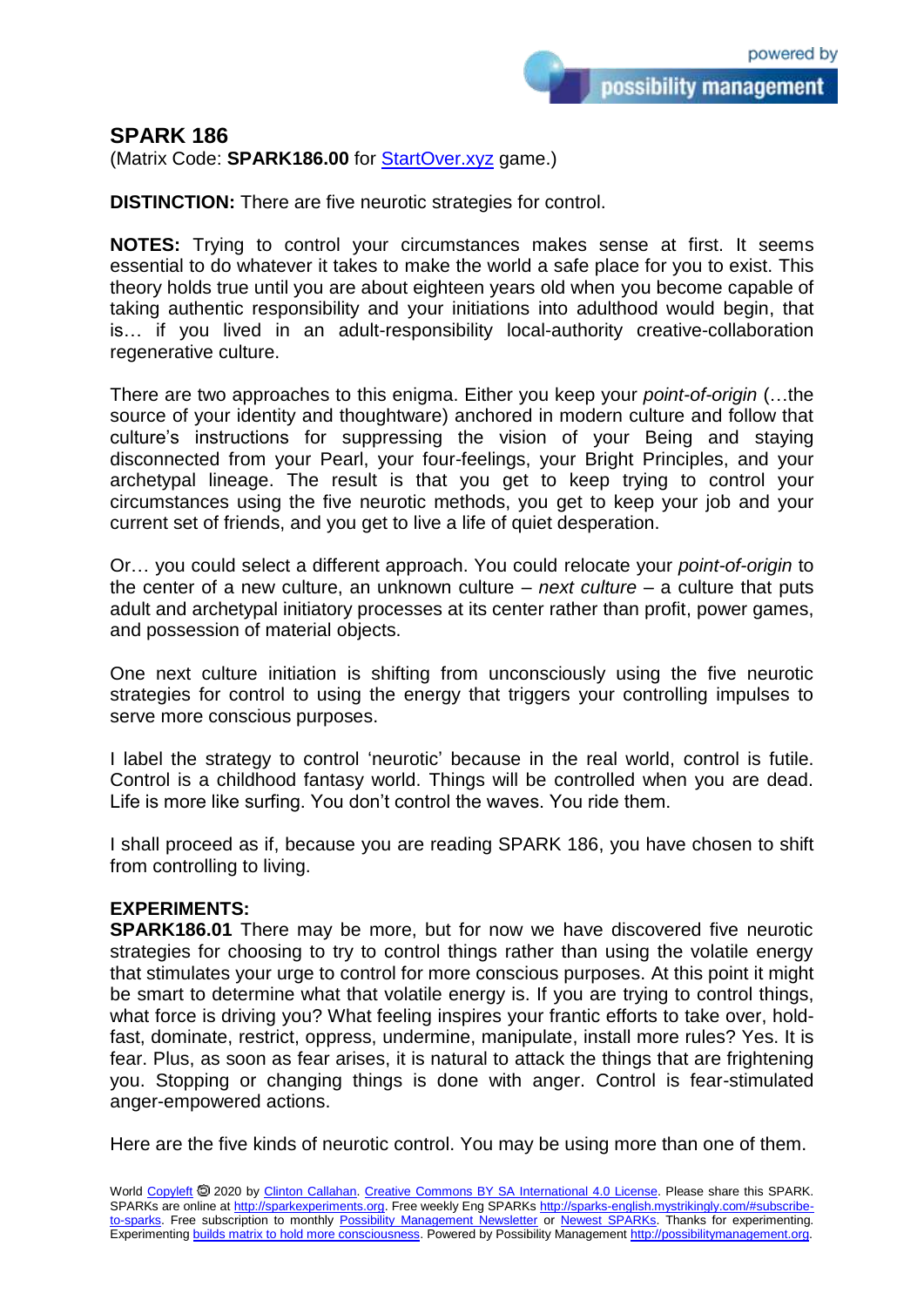- 1. BRAIN-WIRED FEAR=CONTROL You have soldered the red wire of the experience of fear in your brain to the brown wire of control. The instant you experience any kind of fear you reflexively move to control things around you. It is hard-wired. You have no other options. There are many ways to try to control things, for example: steal power positions, shout people down, insult people, take over authority, separate yourself from the group, pout, argue, sabotage, betray, disempower, break connections, take your ball and go home. Applying hard-wired fear=control maneuvers is a desperate strategy that destroys intimacy and possibility. Healing hard-wired fear=control requires doing a brain surgery with a spaceholder to guide you. The steps are as follows: Go into your energetic surgical room. Wash your hands. Unzip the top of your head. Open up the brain case. Find and pull out the red wire of fear in your brain. Safely and cleanly cut the connection between the red wire and the brown wire that connects fear=control. Let go of the brown wire. Locate the other loose end of the red wire in your brain. Solder the original red wire to the new red wire so fear=fear. Test the connection. Replace the newly connected red wires back in your brain. Close and zipper the top of your brain case. Smooth the zipper with healing cream. Wash your hands. Leave your laboratory. Enjoy a new life.
- 2. FRIGHTENED CHILD CONTROL If you are identified with the Child Ego-State, or if your Adult Ego-State is contaminated with your Child Ego-State, then when something frightens you, you automatically assume that you are not being listened to, that you have no power to make a respected boundary, or that you are unable to re-negotiate your circumstances so that you are not frightened. Instead you react using a child's hopeless strategies to desperately try to control powers that are beyond your control. This places you automatically as a victimy child trying to manipulate mommy and daddy to stay together, to stop mommy and daddy from hurting each other, to get them to see you, etc. The healing for Frightened Child Control is to extract your Child Ego-State from your Adult Ego-State, and to go through the adulthood and archetypal initiatory processes that jack you into resources for staying centered as yourself in the Adult Ego-State with your own voice and your own feelings in the small here-and-now present. You are designed to feel this empowered.
- 3. PERFECTIONIST CONTROL It is possible for the mind to understand and believe in concepts that have no relationship to reality. One such superstition is that making things perfect is possible. The problem is that in the material world, nothing is perfect. Not one single thing can be perfect in life. If you have adopted perfectionism it is probably from thinking that if you could make things perfect such as getting perfect grades, being a perfect girl or good boy, being perfect in the eyes of God, then you would be seen, appreciated, approved of, accepted, and loved… in short, that you would survive. It is a terribly neurotic survival strategy because things can never be made perfect enough. You can never be perfect enough. It can drive you and other people totally crazy to try to make things perfect enough to meet the standards of external authority figures. It will never happen, no matter how much you are in control. The healing for Perfectionist Control is to change your mind about perfectionism – to decide that perfectionism is a false paradigm. You can decide instead that you are a learner, an experimenter, who naturally makes mistakes on your